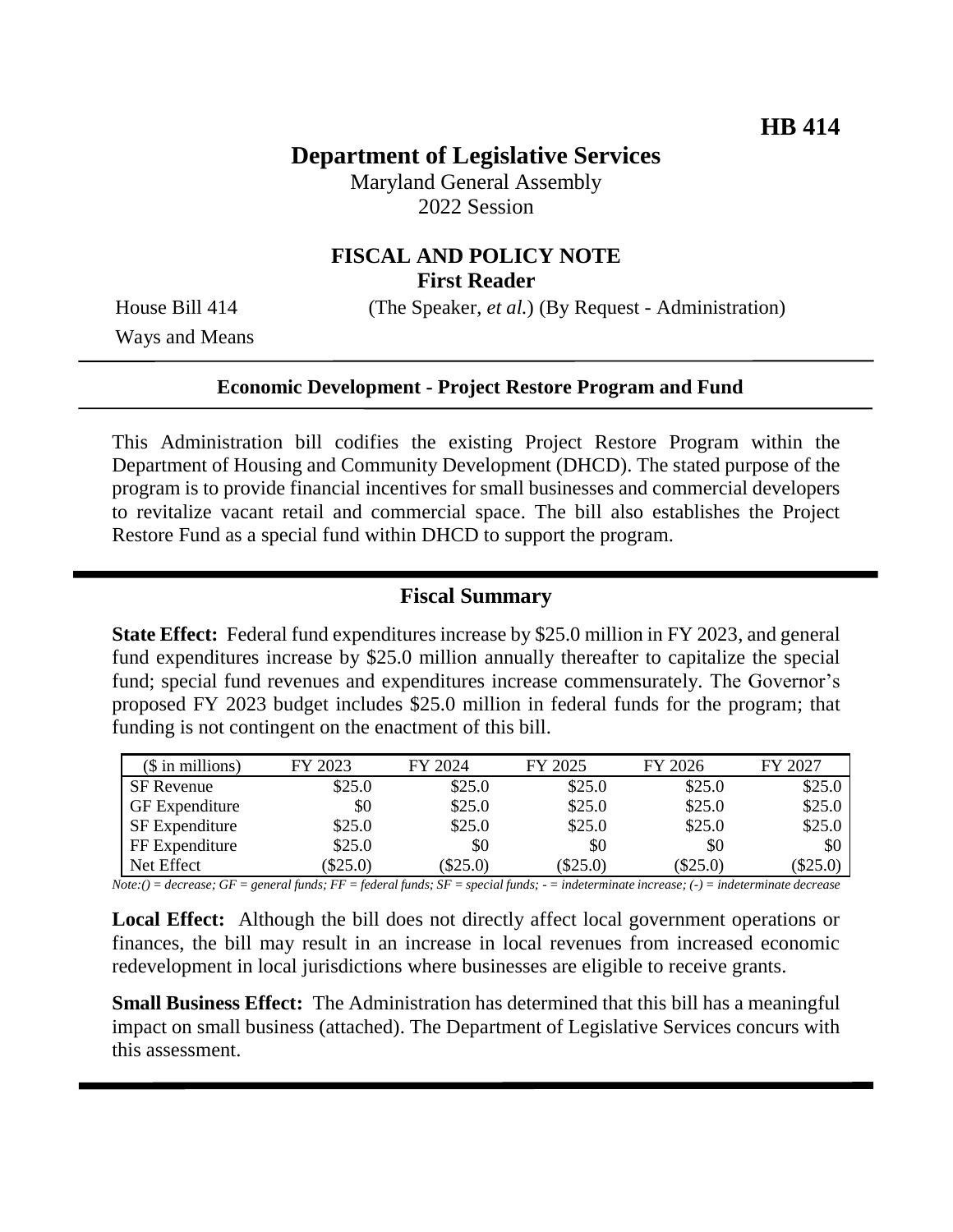# **Analysis**

#### **Bill Summary:**

#### *Project Restore Program – Generally*

Subject to the availability of funding and in accordance with criteria established by DHCD, the program must provide rental grants and business operation grants to eligible businesses. Expenditures for the program may be only in accordance with the State budget.

In order to be eligible for the program, a business must open or expand in a retail or commercial property that has been vacant for at least six continuous months before the later of the date that the business (1) obtained an ownership interest in the property or (2) began construction or renovation of the property. A business that took an ownership interest in a property or began construction or renovation of a property before July 1, 2021, is not eligible for the program with respect to that property, and DHCD may exclude certain types of businesses from eligibility for the program.

DHCD may adopt regulations to carry out the program.

### *Project Restore Program – Rental Grants*

The program may award rental grants only to an eligible business with 50 or fewer full-time equivalent employees. An eligible business may use rental grant funds to support the payment of rent, mortgage, or property taxes based on whether the business will lease, will purchase, or already owns the vacant property that the business will occupy. The program may award an eligible business a rental grant of up to \$2,500 per month for up to 12 months.

#### *Project Restore Program – Business Operations Grants*

Subject to specified limitations, the program may award a business operations grant to provide sales and use tax rebates to an eligible business for the amount of sales and use tax collected by the business and paid to the State. An eligible business may use a business operations grant for activities and costs related to sustaining and growing the business, including staff costs, capital improvements, marketing, inventory, supplies, utilities, and training. An eligible business may not use a business operations grant for the payment of executive salaries or executive bonuses.

A business operations grant may not exceed \$250,000 during a 12-month period. The program may award a business operations grant for (1) a period of up to two years for a business that is located in a Tier I area or a location designated by DHCD as a Main Street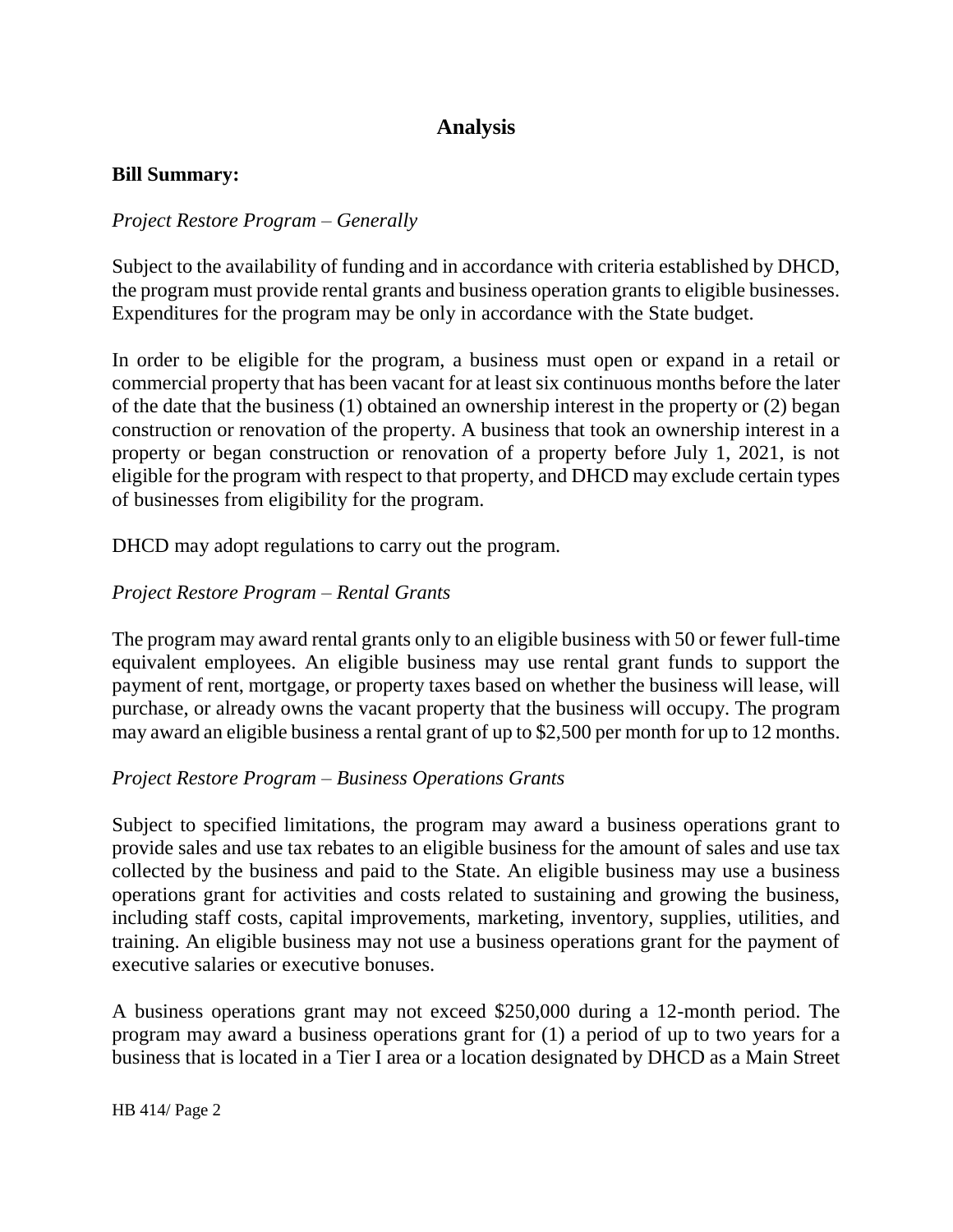Maryland Community or (2) a period of up to one year for a business that is not located in those areas.

## *Project Restore Fund*

The Project Restore Fund, a special fund established by the bill and administered by DHCD, consists of money appropriated in the State budget, interest earnings, and any other money from any other source accepted for the benefit of the fund. The fund may only be used for the program and to pay the costs necessary to administer the fund. Expenditures from the fund may be made only in accordance with the State budget. Money expended from the fund is supplemental to and is not intended to take the place of funding that otherwise would be appropriated for business-related grants.

## **Current Law/Background:**

### *Project Restore*

Governor Lawrence J. Hogan, Jr., announced in June 2021 the creation of the Project Restore Program within DHCD using \$25.0 million in federal American Rescue Plan Act (ARPA) funds in fiscal 2022. The program offers businesses sales tax rebates in the form of grants and rental grants to offset startup costs and to incentivize commercial investment in vacant spaces. Generally, the program awards rental grants (not exceeding \$2,500 for each month for a period not exceeding 12 months) and business operations grants (not exceeding \$250,000 during a 12-month period) to eligible businesses located in vacant retail and commercial spaces. The bill is structured similarly to the existing program.

DHCD advises that the program has received applications in excess of funding availability and, as a result, anticipates expending the existing fund allocation by the close of fiscal 2022.

### *Tier I Areas*

The Economic Development Article defines "Tier I area" as (1) a Tier I county; (2) a county designated by the Department of Commerce that is not a Tier I county, not to exceed three counties; or (3) an opportunity zone.

A Tier I county is a county with (1) an average rate of unemployment for the most recent 24-month period for which data is available that exceeds 150% of unemployment for the State during that period; (2) an average rate of unemployment for the most recent 24-month period for which data is available that exceeds the average rate of unemployment for the State by at least two percentage points; or (3) a median household income for the most recent 24-month period for which data is available that is equal to or less than 75% of the

HB 414/ Page 3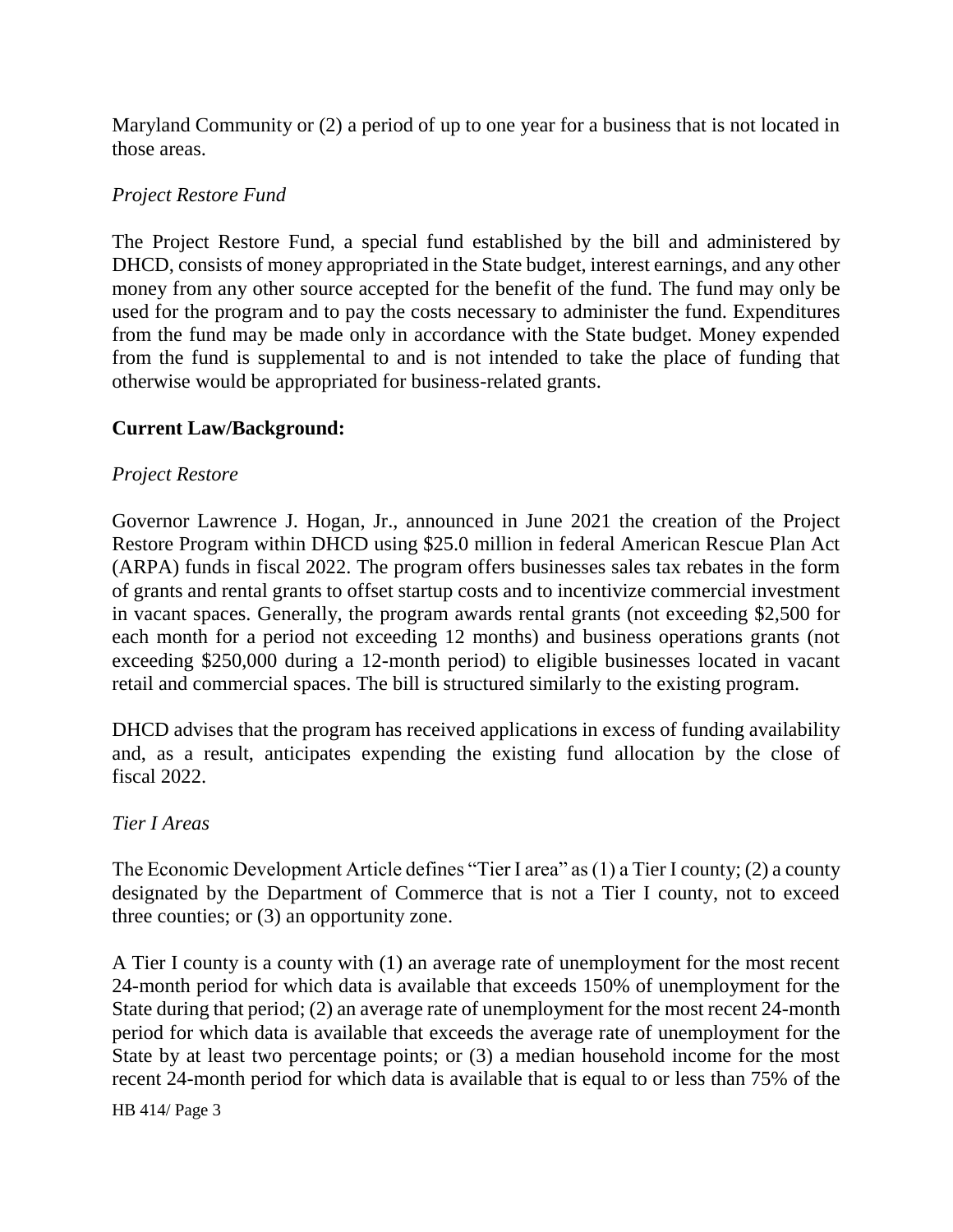median household income for the State during that period. A Tier I county includes a county that no longer meets any of the previously specified criteria but has met at least one of the criteria at some point during the preceding 24-month period.

As of February 2022, Commerce advises that the following jurisdictions qualify as Tier I areas: Baltimore City and Allegany, Caroline, Dorchester, Garrett, Kent, Somerset, Washington, Wicomico, and Worcester counties.

### *Opportunity Zones*

The Federal Tax Cuts and Jobs Act of 2017 established the Qualified Opportunity Zones Program to incentivize private investment in certain communities. Under the Act, states may nominate up to 25% of specified low-income census tracts for designation by the U.S. Treasury as opportunity zones. The U.S. Treasury has designated 149 zones located in Maryland. Qualifying investments may only be made through calendar 2026.

### *Main Street Improvement Program*

Created in 1998 by DHCD, the Making Main Street Improvement Program provides grants to local jurisdictions and nonprofit organizations to promote the development and revitalization of business districts in local jurisdictions. Communities in the State may apply to DHCD to be designated as a recognized Main Street Community if they meet the following criteria: (1) a minimum population of 1,000 based on the most recent U.S. Census survey; (2) commitment to employ a program manager; (3) commitment to organize and maintain a volunteer board of directors or advisory committee and committees made up of public and private sector individuals; (4) commitment to provide a sustainable program budget; (5) must be a "sustainable community" approved by the State; and (6) must have a defined, walkable central business district with a significant number of historic commercial buildings.

Grant funds may be used to pay for costs associated with projects that support the development or revitalization of a business district, including (1) gateway, directional, or highway signage associated with a business district; (2) acquisition, development, or improvement of property associated with projects that will assist the development or revitalization of a business district; (3) façade improvement programs; (4) specified public improvement to business districts; (5) specified engineering and architectural design studies; (6) demolition of vacant and abandoned buildings; (7) specified promotional materials; (8) other projects that have been identified in an applicant's work plans as key to its Main Street efforts; and (9) operating assistance for Main Street Maryland managing organizations.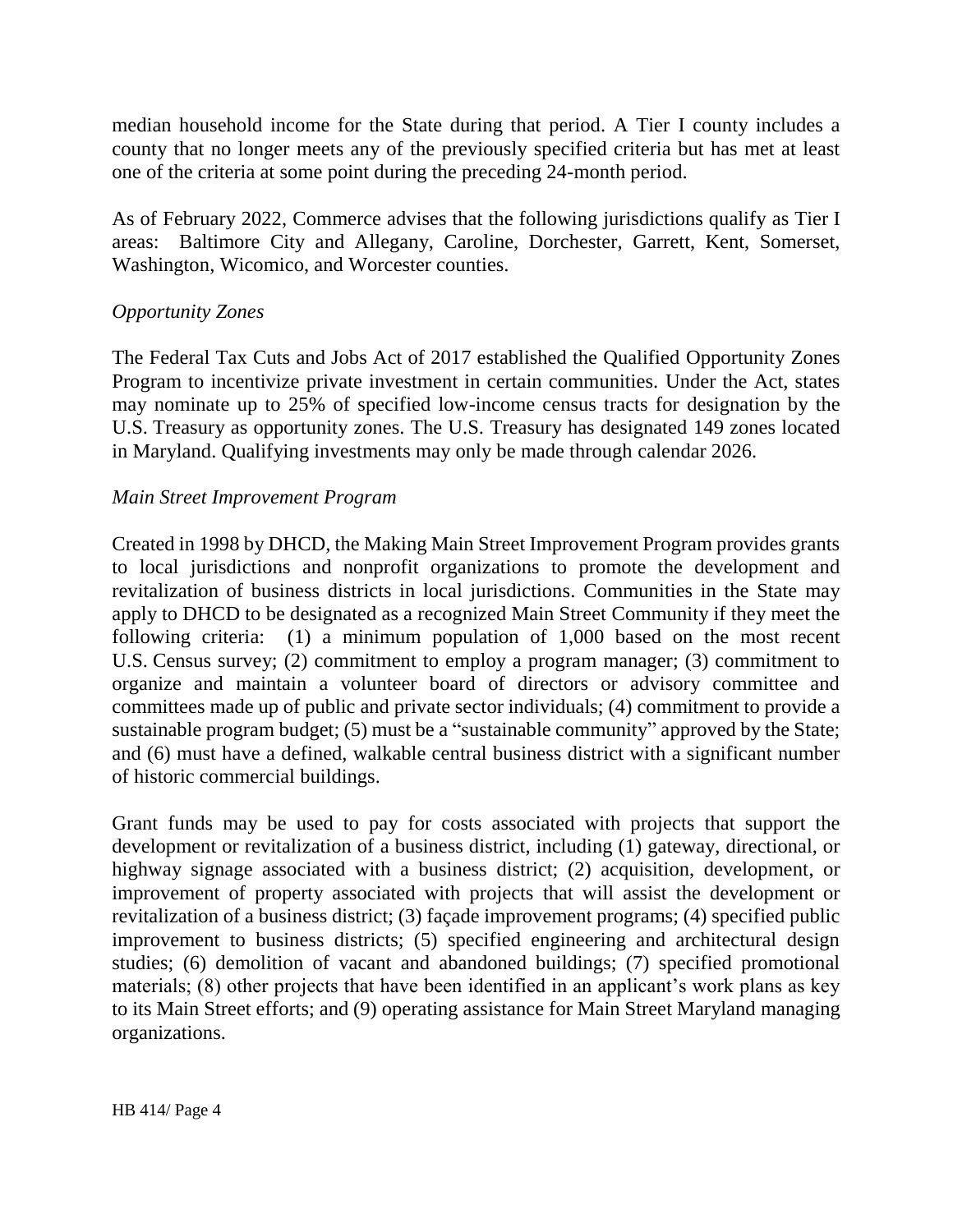The **Appendix – Opportunity Zones, Main Street Areas, and Tier I Counties** illustrates the eligible locations for two-year business operation grants under the bill's provisions.

### *Sustainable Communities*

A "sustainable community" is defined as a part of a priority funding area that (1) is designated by the Smart Growth Subcabinet on the recommendation of the Secretary of Housing and Community Development; (2) has been designated as a Base Realignment and Closure Revitalization Incentive Zone; or (3) has been designated a transit-oriented development.

Chapter 759 of 1997 established that State spending on certain growth-related activities must be directed to priority funding areas. Growth-related projects include most State programs that encourage or support growth and development, such as highways, sewer and water construction, economic development assistance, and State leases or construction of new office facilities. Priority funding areas include all municipalities that existed in the State in 1997; areas inside the Washington Beltway and the Baltimore Beltway; and areas designated as enterprise zones, neighborhood revitalization areas, heritage areas, and certain industrial areas. Areas that were annexed by a municipality after 1997 may also be designated priority funding areas, as long as the areas satisfy specified requirements in statute generally related to density, water and sewer access, and other related factors.

## *Department of Housing and Community Development – Generally*

Among other responsibilities, DHCD provides financing for the economic development and maintenance of affordable housing and communities in Maryland. DHCD also provides funding for community revitalization projects. As introduced, the Governor's proposed fiscal 2023 capital budget includes a mixture of general obligation bonds, general funds, special funds, and federal funds for the following DHCD programs that provide assistance to homebuyers and those facilitating community revitalization in Maryland:

- Strategic Demolition Fund (\$30.0 million);
- Neighborhood Business Development Program (\$25.0 million);
- Baltimore Regional Neighborhood Initiative (\$12.0 million);
- National Capital Strategic Economic Development Program (\$7.0 million);
- Community Development Block Grant Program (\$12.0 million);
- Seed Community Development Anchor Institution Fund (10.0 million);
- Special Loan Programs (\$10.4 million);
- Community Legacy Program (\$8.0 million);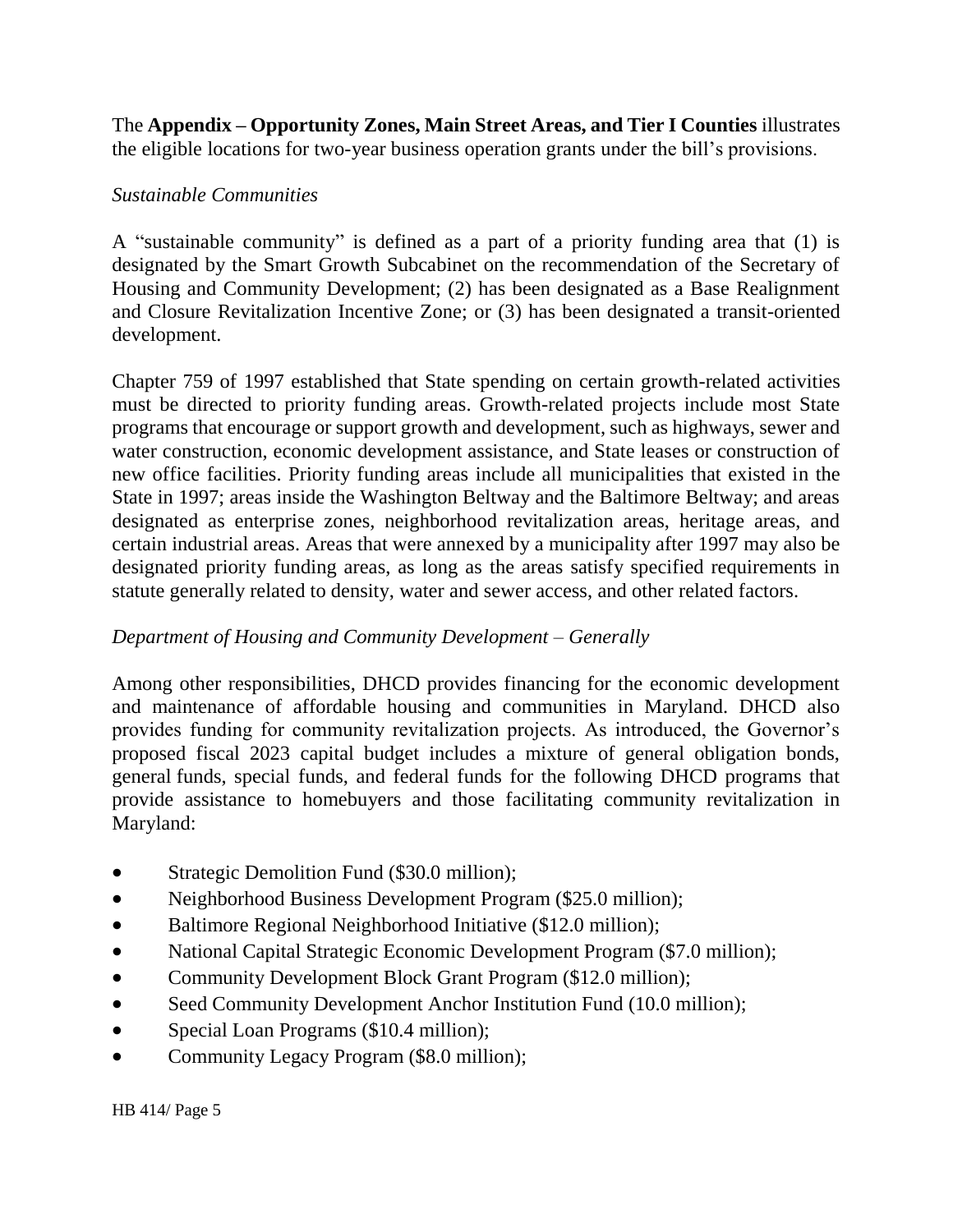- Homeownership Programs (\$42.0 million); and
- Housing and Building Energy Program (\$15.8 million).

**State Revenues:** Although the bill contemplates the use of sales and use tax rebates for eligible businesses, the program awards money in the form of grants after businesses have already paid sales and use tax to the State. Therefore, this analysis assumes there is no direct effect on State revenues. This analysis does not reflect any effect on State tax revenues resulting from the economic development initiatives funded by the program. Any such impact cannot be reliably estimated at this time.

**State Expenditures:** The Governor's proposed fiscal 2023 operating budget includes \$25.0 million in federal ARPA funds for the program; the funding is not contingent on the enactment of this bill, however. This analysis assumes that DHCD uses the funding included in the budget to fund the program and to issue grants to eligible businesses. In anticipation that federal funding is no longer available after fiscal 2023, general fund expenditures increase by \$25.0 million annually beginning in fiscal 2024 to maintain the program. Special fund revenues to and expenditures from the fund increase correspondingly each year.

DHCD advises that the program is currently supported by two staff who review and process applications, and that those positions are funded through the existing federal appropriation. DHCD further advises that one additional position is needed to handle the volume of applications under the program. Under the bill, DHCD is explicitly authorized to use the fund for administrative costs. Therefore, staffing costs for one additional position – anticipated to be \$67,719 in fiscal 2023, increasing to \$86,687 by fiscal 2027 – are absorbed within the appropriation provided for the fund. To the extent that funds are used for administration, including for the two existing positions, they are not available for grants.

# **Additional Information**

**Prior Introductions:** None.

**Designated Cross File:** SB 393 (The President, *et al.*) (By Request - Administration) - Education, Health, and Environmental Affairs.

**Information Source(s):** Department of Commerce; Comptroller's Office; Department of Budget and Management; Department of Housing and Community Development; Department of Information Technology (iMAP); Department of Legislative Services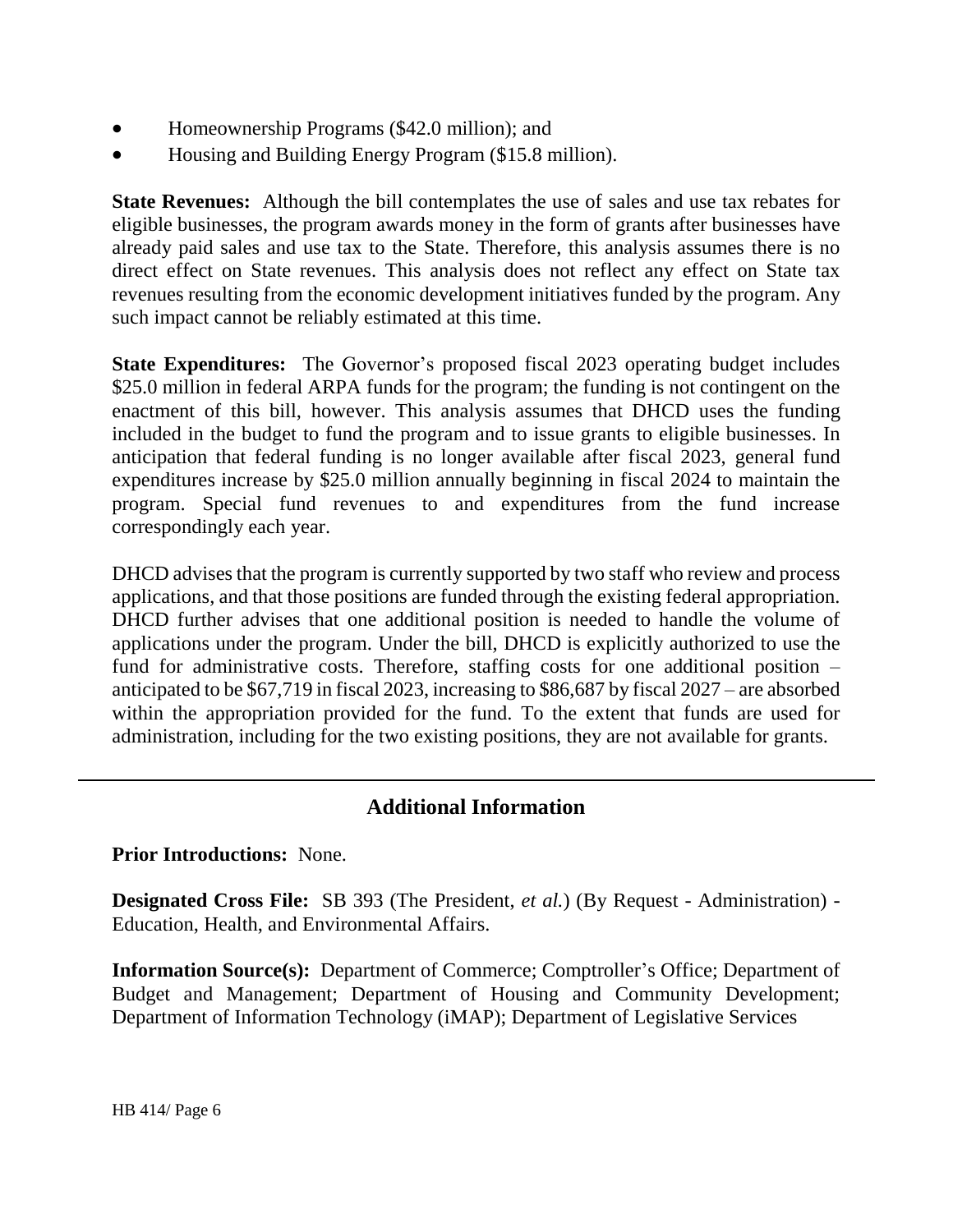Fiscal Note History: First Reader - February 18, 2022 rh/mcr

Analysis by: Thomas S. Elder Direct Inquiries to:

(410) 946-5510 (301) 970-5510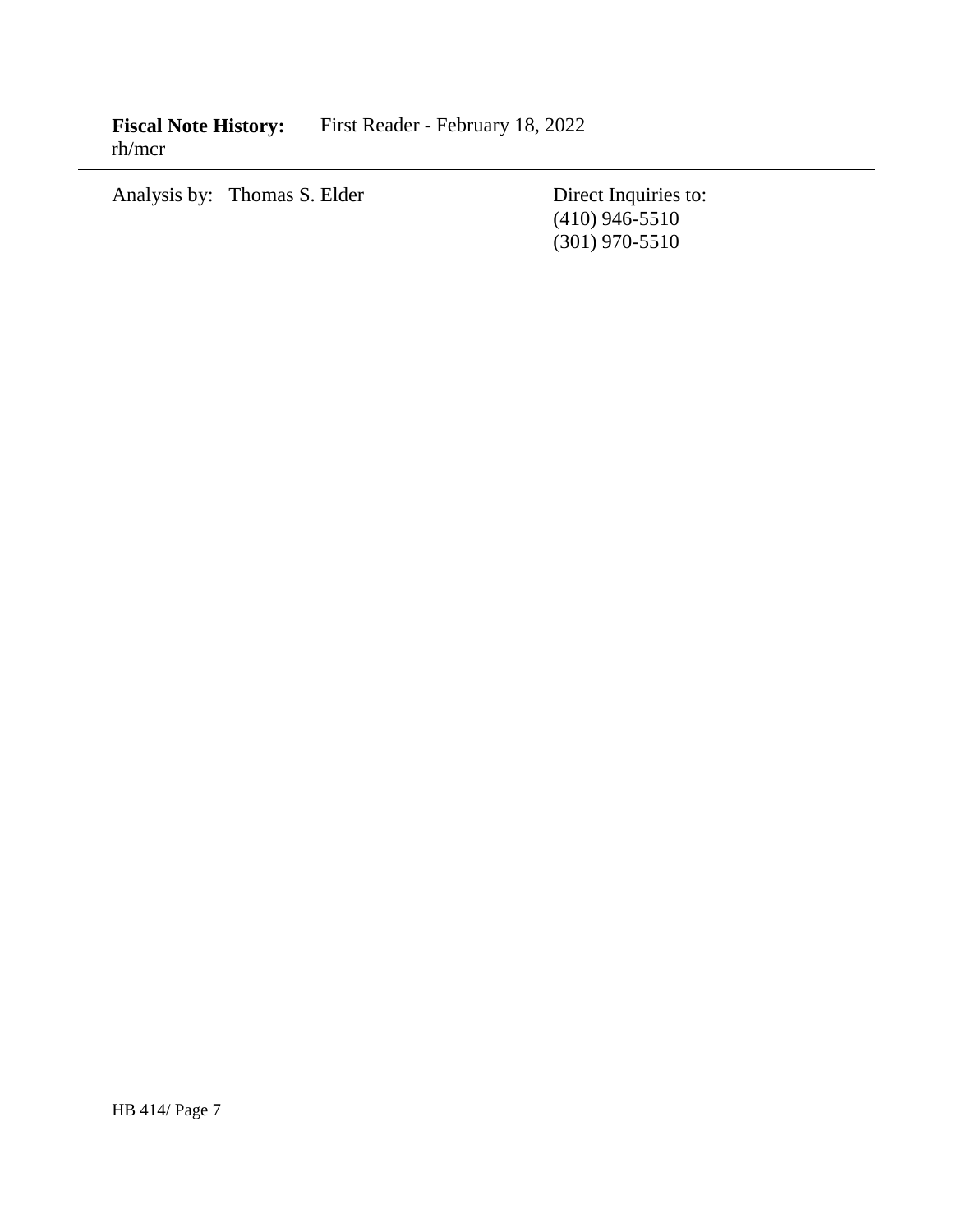

Source: Department of Information Technology (MD iMap)

HB 414/ Page 8